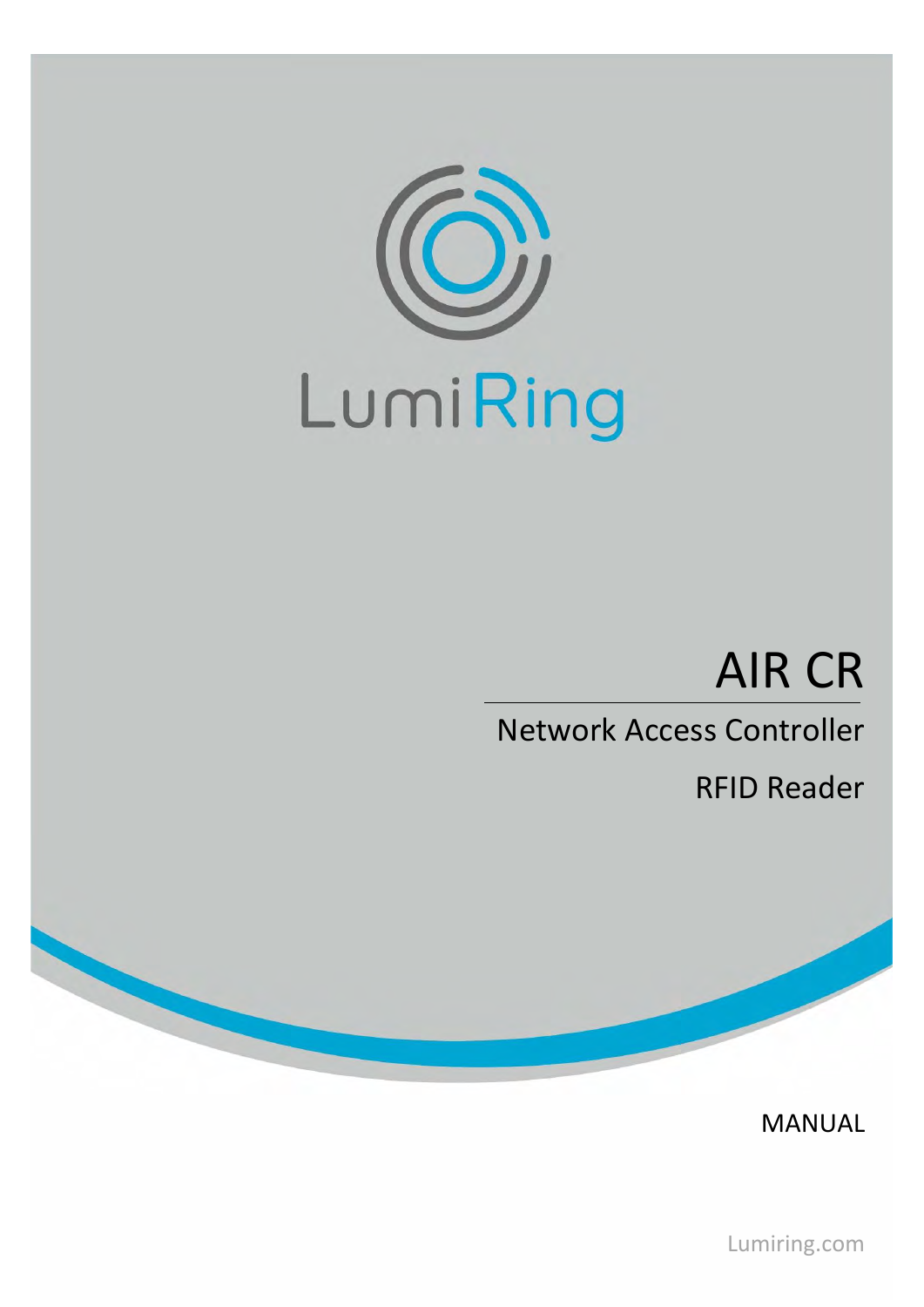

### Оглавление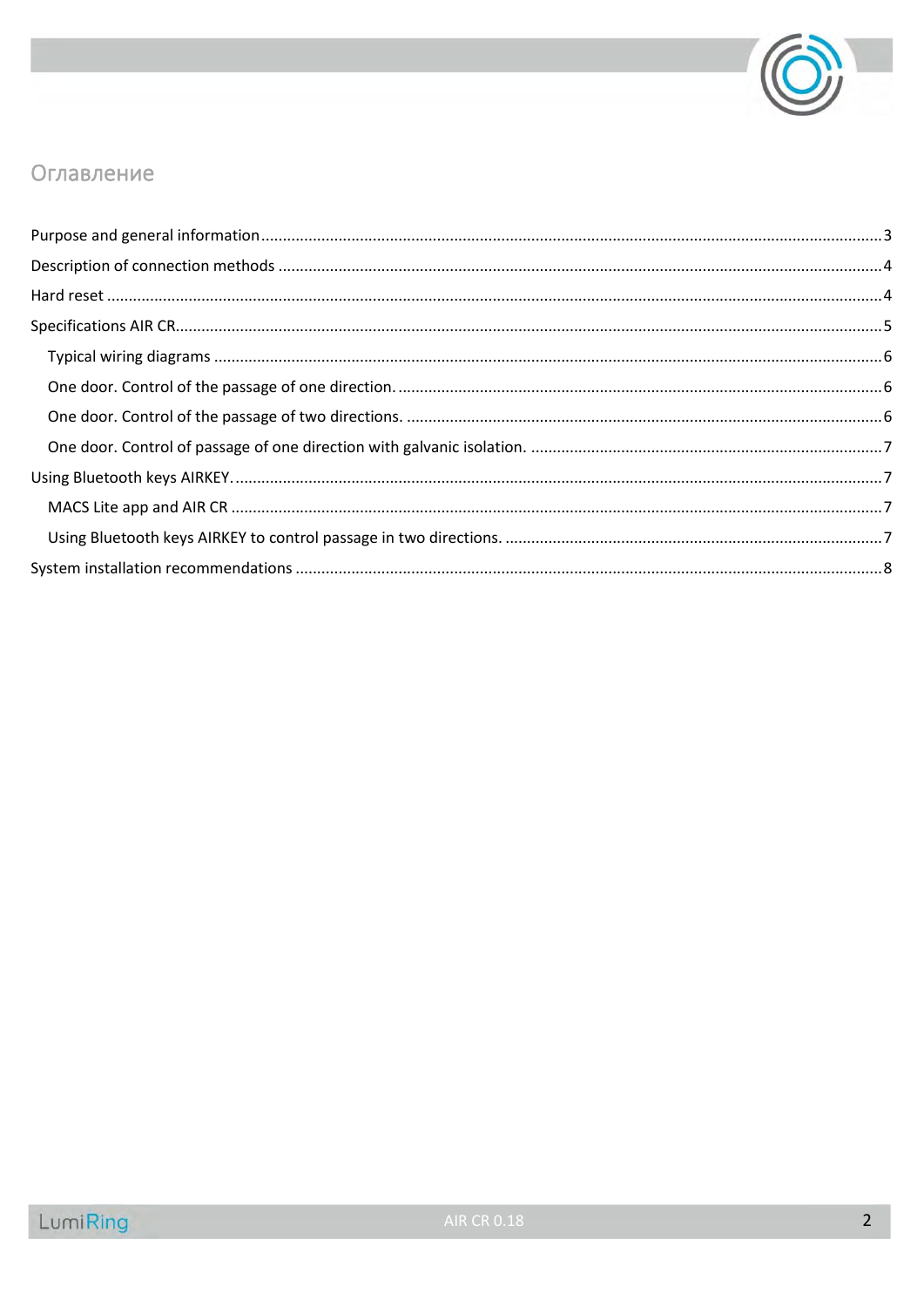

## <span id="page-2-0"></span>Purpose and general information

AIR CR network access controller for controlling access to residential, industrial or office premises, equipped with electromagnetic or electromechanical locks. The device allows you to automate the passage of vehicles by controlling the barrier, gates and other actuators. The software allows you not only to control access, but also solves applied tasks for controlling delays and accounting for working hours. Connection to a computer network is carried out via Wi-Fi 2.4Ghz. The built-in reader supports 125Khz and 13.56Mhz RFID tags. Added support for Bluetooth (AIR KEYs) and Virtual Keys (VI KEY).

The Wiegand device is capable of working in two modes:

- Input for connecting any external reader (Wiegand 4,8,26,34 data format)
- Output for connecting a third-party ACS to the access controller

When connecting via Wiegand interface, the distance between the devices should be up to 100 m.

AIR CR RS485 interface with OSDP protocol support. In this case, the distance between devices can reach 1000 meters.

In one system, it is recommended to connect to the same interface, which will help to avoid differences in reading the card code and reading confusion in the system. AIR CR programming can be carried out from the Mobile Access Control System "MACS Lite" or the cloud service "UNIMACS". Initial settings are made through the built-in AIR CR site. Always install the latest firmware with every new installation. The controller outputs are implemented according to the open collector scheme (when the output is turned on, the transistor closes the output to ground).

AIR CR provides work in several modes that can cover a wide range of tasks of the installer.

Operating modes:

1. Standalone - work without connecting to any networks. The user interacts with the controller using the "MACS Lite" software being in close proximity to the controller. Connection of the User's phone to the AIR CR access point is required.

2. Network - work in a local network. To work with the controllers, the phone with the "MACS lite" application must be registered in the same network.

3. Cloudy - work in a local network with network connection support. This mode allows you to use all the features of AIR CR with minimal effort. The main advantages of this mode:

- Automatic connection
- Remote administration and monitoring
- Ability to work with virtual keys
- Ability to work with Bluetooth keys

If an AIR CR galvanic circuit is required from a device (lock, barrier), control of high-voltage devices or devices with a significant current consumption (exceeding the rated current for the output), it is recommended to connect these devices via a relay (see 4). It also improves the reliability of the system. When using electromagnetic or electromechanical locks, it is recommended to use a protective diode (see Figure 6).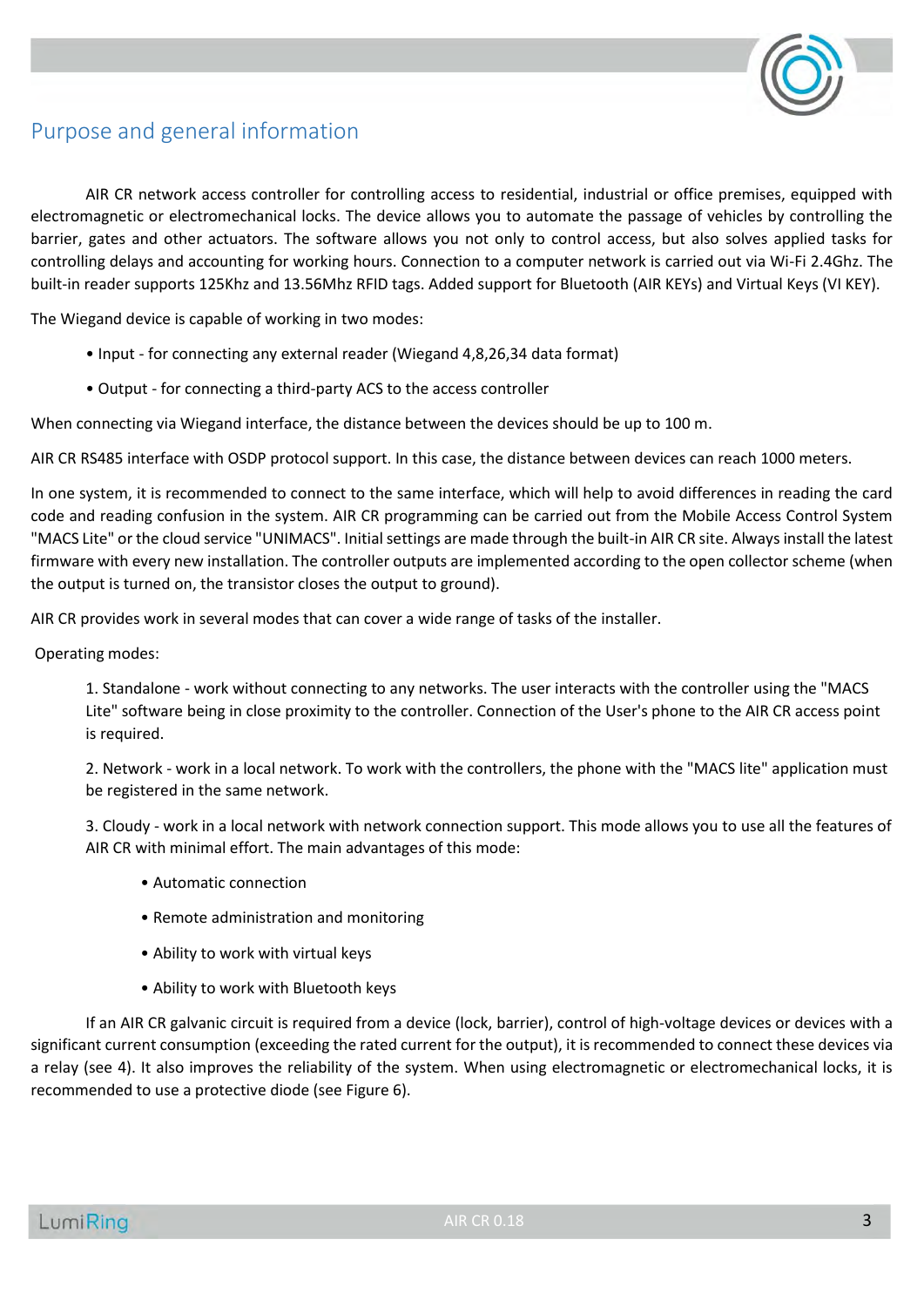# <span id="page-3-0"></span>Description of connection methods



A wired interface is used to connect the AIR CR to any peripheral or executive equipment.

#### **Figure 1 - Color designation of interface wires**

### <span id="page-3-1"></span>Hard reset

To reset the device to factory settings, you must:

- 1. Remove power from the device.
- 2. Connect the three signal wires together D1 (Gray) + D0 (Brown) + GND (Black).
- 3. Apply power.

4. The transition to the reset mode is carried out with the change of indication to a full yellow ring

5. The process of resetting the settings and subsequent initialization of the file system can take up to 4 minutes. After the reset is completed, the device will automatically switch to standby mode, which it will inform about by changing the display mode and beeping.

6. Remove power.

7. Return the D1 (Gray), D0 (Brown) and GND (Black) wires to their original condition.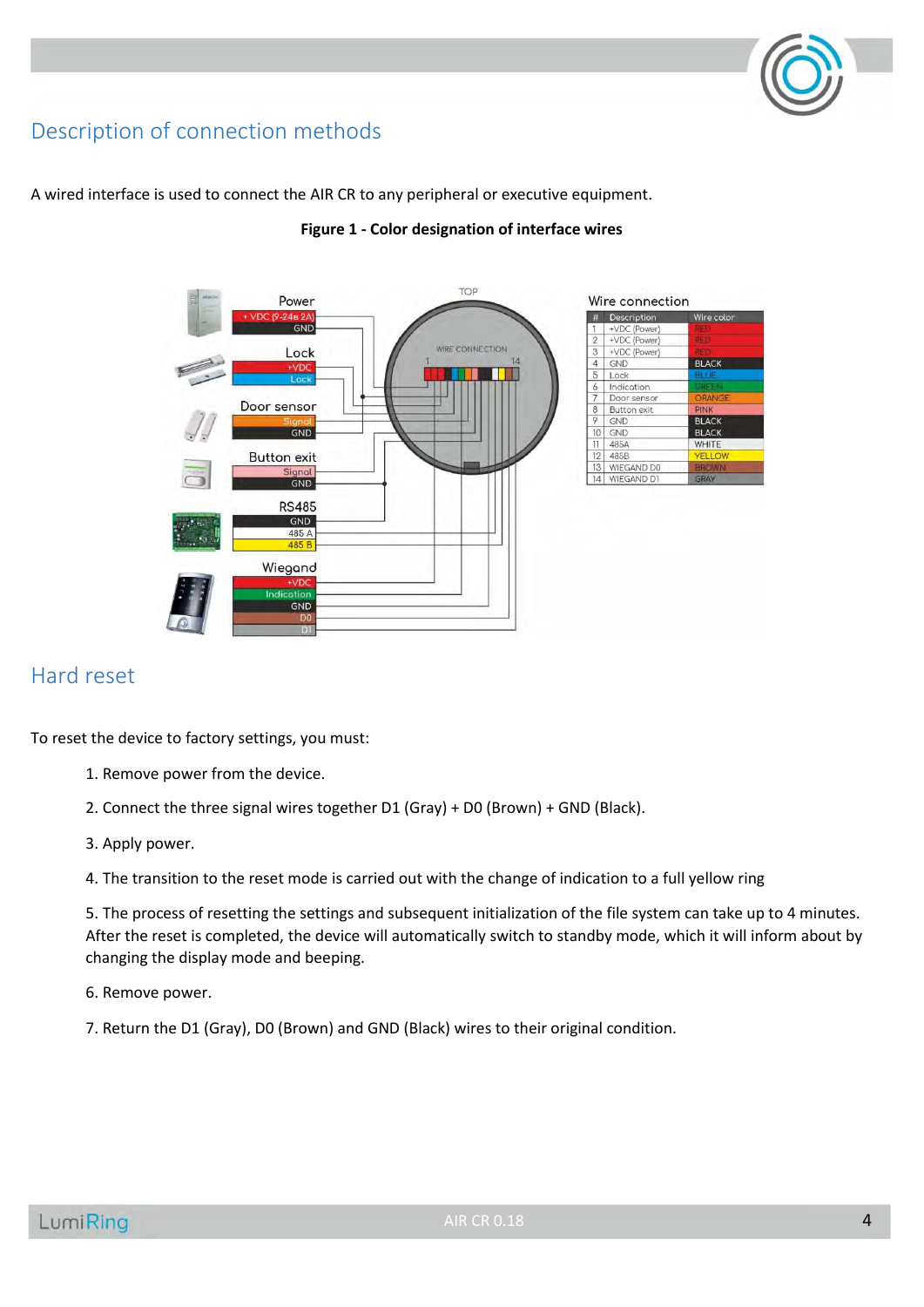

# <span id="page-4-0"></span>Specifications AIR CR

| #                 | Parameter                                                                   | Value          |  |  |
|-------------------|-----------------------------------------------------------------------------|----------------|--|--|
| <b>Electrical</b> |                                                                             |                |  |  |
| $\mathbf{1}$      | Supply voltage                                                              | $9-24V$        |  |  |
| $\overline{2}$    | Average rated current consumption (at voltage 12V):                         |                |  |  |
|                   | - No load output, not more                                                  | 0,11A          |  |  |
| 3                 | Maximum current consumption (at voltage 12V):<br>- No load output, not more | 0,5A           |  |  |
|                   | Maximum switching current:                                                  |                |  |  |
| 4                 | - Output 1 (Lock)                                                           | 3A             |  |  |
| 5                 | Maximum switching load voltage of outputs:                                  | 15 V           |  |  |
|                   | Protection types:                                                           |                |  |  |
|                   | - Overload                                                                  | <b>YES</b>     |  |  |
| 6                 | - Overheating                                                               | <b>YES</b>     |  |  |
|                   | - Short circuit                                                             | <b>YES</b>     |  |  |
|                   | - Polarity change                                                           | <b>YES</b>     |  |  |
|                   | <b>Functional</b>                                                           |                |  |  |
| $\overline{7}$    | Wireless interfaces                                                         | Wi-Fi 2,4Ghz   |  |  |
|                   |                                                                             | Bluetooth 4.1  |  |  |
| 8                 | Wired interfaces                                                            | Wiegand        |  |  |
|                   |                                                                             | <b>RS485</b>   |  |  |
| 9                 | Events memory during autonomous operation                                   | Up to 250 000  |  |  |
| 10                | Recommended number of users                                                 | Up to 10 000*  |  |  |
| 11                | Number of connected readers                                                 | $\mathbf{1}$   |  |  |
| 12                | Built-in reader                                                             | $\mathbf{1}$   |  |  |
|                   | Support for 125Khz identifiers                                              | <b>YES</b>     |  |  |
|                   | • EM Marine                                                                 |                |  |  |
|                   | Support for 13.56Mhz identifiers                                            | <b>YES</b>     |  |  |
| 13                | · MIFARE DESFire;                                                           |                |  |  |
|                   | • MIFARE Plus;                                                              |                |  |  |
|                   | • MIFARE Ultralight;                                                        |                |  |  |
|                   | • MIFARE Classic 1K, 4K;                                                    |                |  |  |
|                   | · MIFARE Classic EV1 1K, 4K;                                                |                |  |  |
|                   | $\bullet$ NFC;                                                              |                |  |  |
| 14                | Supports copy protection for standard maps.                                 | <b>YES</b>     |  |  |
|                   | MIFARE Classic 1K, 4K.                                                      |                |  |  |
| 15                | Number of open collector outputs                                            | $\mathbf{1}$   |  |  |
| 16                | Number of inputs                                                            | $\overline{2}$ |  |  |
| 17                | Maximum distance of wired interface:                                        |                |  |  |
|                   | $-RS485$                                                                    | 1000 м         |  |  |
|                   | -Wiegand                                                                    | 100 M          |  |  |
|                   |                                                                             |                |  |  |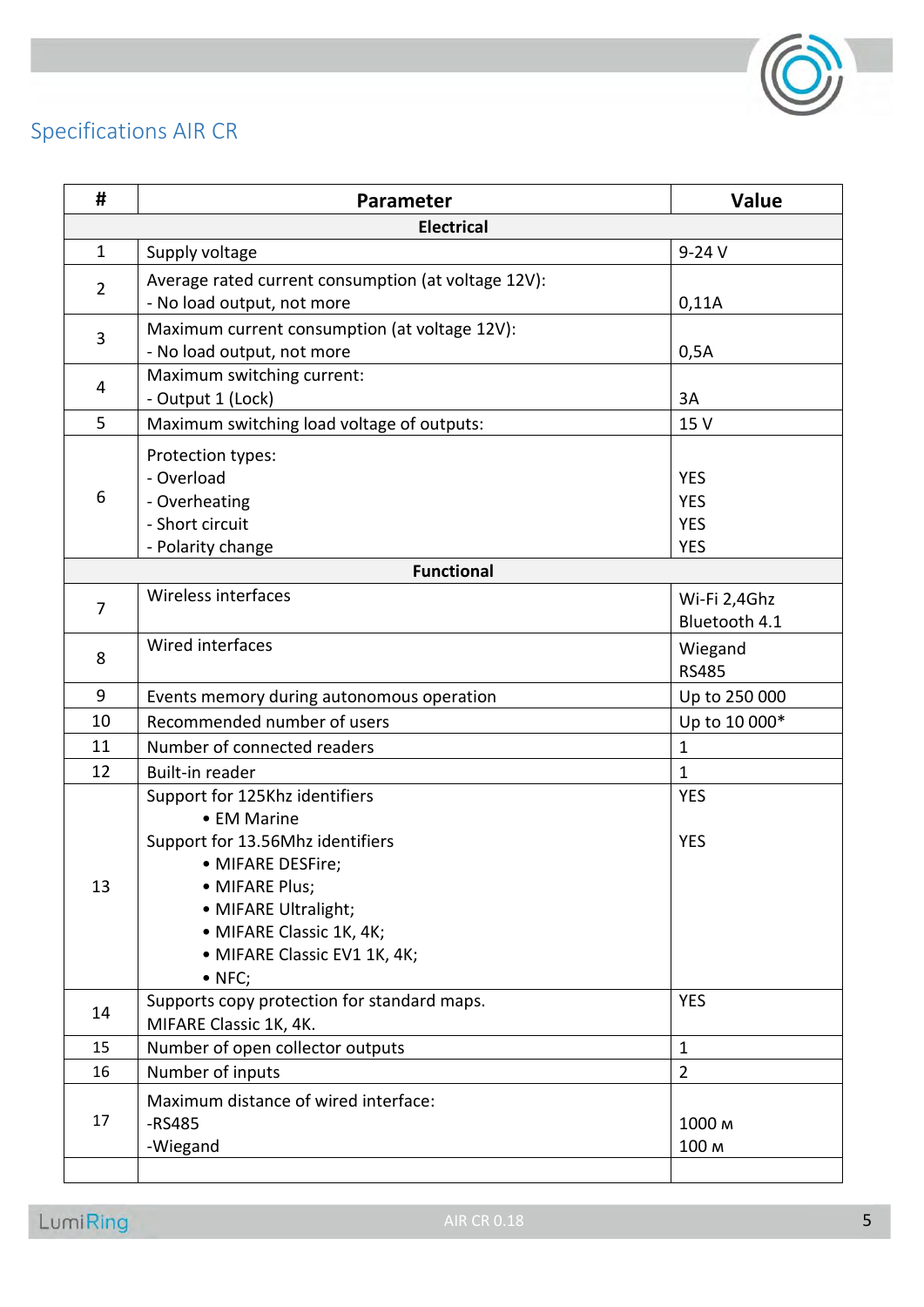| <b>Operational</b> |                           |                           |  |  |
|--------------------|---------------------------|---------------------------|--|--|
| 18                 | Overall dimensions        | (Д)60x(B)15 mm            |  |  |
| 19                 | Working temperature range | от -30 до 70 С            |  |  |
| 20                 | IP Protection level       | <b>IP65</b>               |  |  |
| 21                 | Enclosure material        | <b>ABS Fire Retardant</b> |  |  |

*\* Maximum identification time, with the number of keys 10,000 - no more than 1.5 s. The controller can work with a large number of user keys, which will lead to an increase in the identification time.*

# <span id="page-5-0"></span>Typical wiring diagrams

#### <span id="page-5-1"></span>One door. Control of the passage of one direction.



<span id="page-5-2"></span>One door. Control of the passage of two directions.





**Figure 2**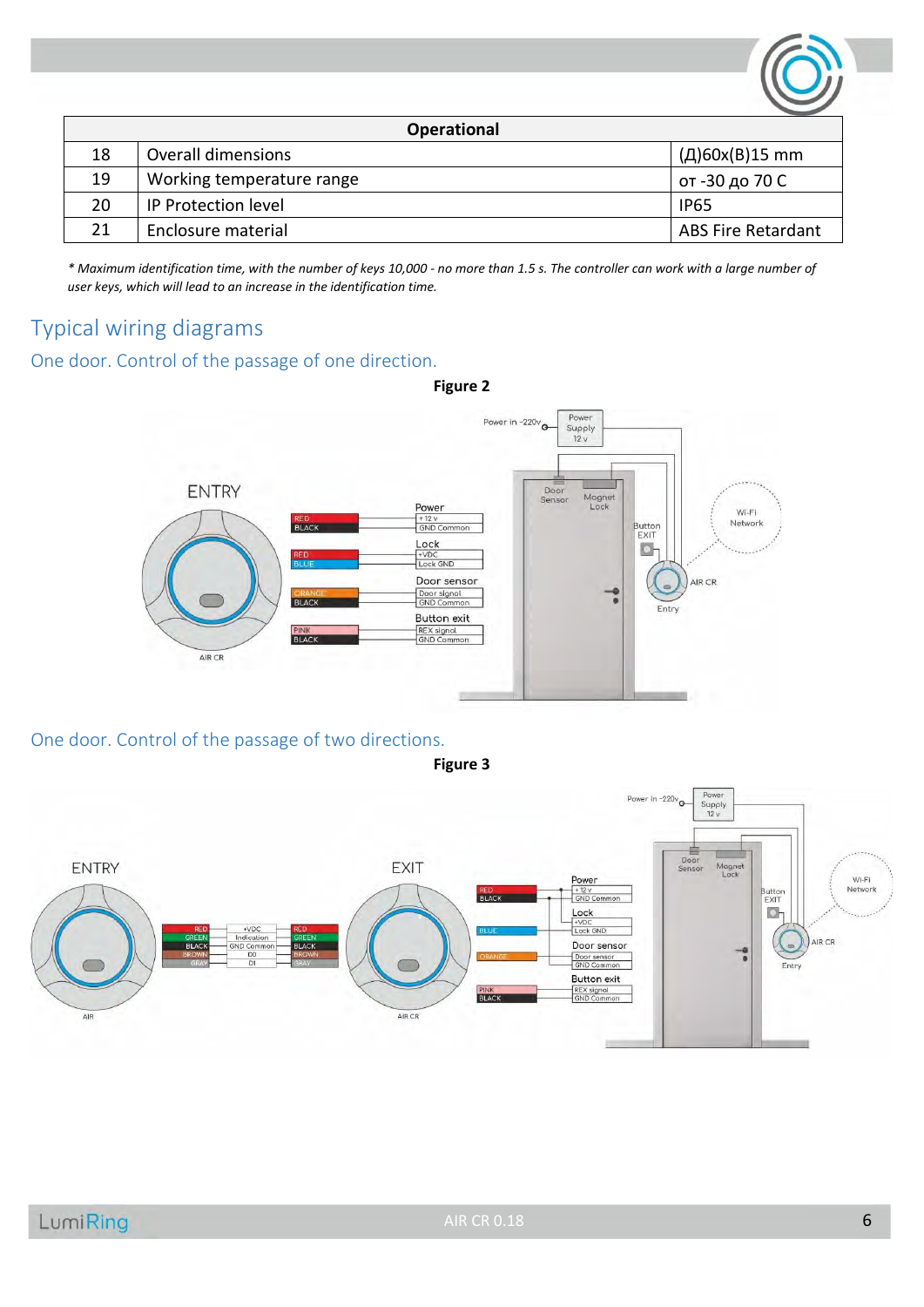#### <span id="page-6-0"></span>One door. Control of passage of one direction with galvanic isolation.

**Figure 4**



# <span id="page-6-1"></span>Using Bluetooth keys AIRKEY.

<span id="page-6-2"></span>MACS Lite app and AIR CR

**Figure 5**



#### <span id="page-6-3"></span>Using Bluetooth keys AIRKEY to control passage in two directions.



**Figure 6**

To organize passage in two directions, the Bluetooth dongle must be associated with each device in turn

# LumiRing

AIR CR 0.18 7 **7**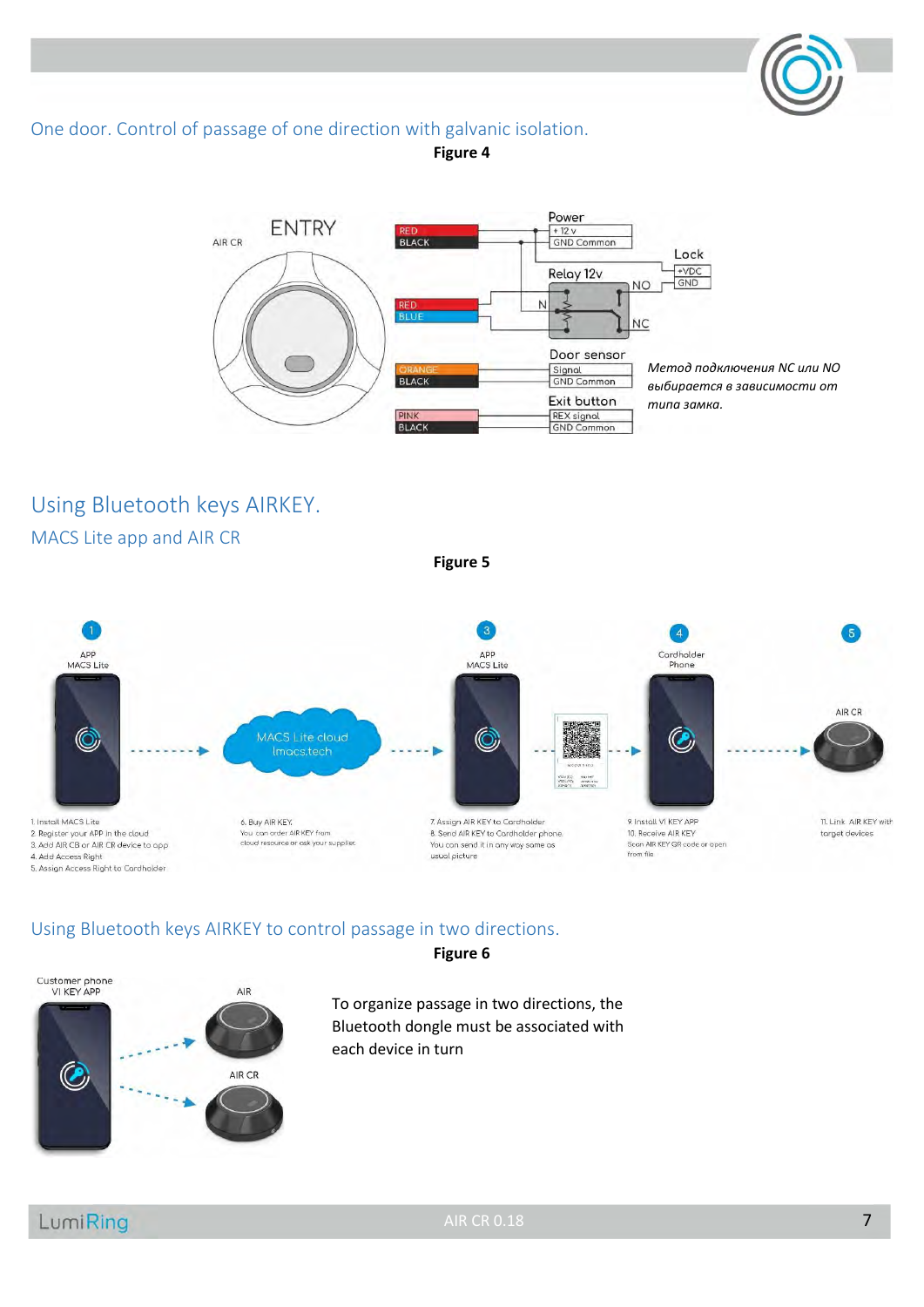

### <span id="page-7-0"></span>System installation recommendations

When drawing up the wiring diagram of the facility, the controllers should be placed as close as possible to the points of the Wi-Fi signal in order to minimize delays in working with a mobile application or cloud service. Try to avoid mounting the device on metal surfaces. If it is impossible to avoid, then use the reinforced mounting plastic from the device kit. After installation, check the Wi-Fi signal strength. The signal strength can be seen on the info page of the embedded site (see the section "Embedded AIR CR website"). The minimum allowable signal level is -75dB. If your signal strength is lower (the value is higher), then this can have a strong impact on the interactivity of the device with a mobile application or cloud service. We recommend moving the access point closer to the device or using a stronger antenna on the access point.

The length of the communication line via the Wiegand interface should be no more than 100 m. This interface has very weak protection against interference - we do not recommend laying it parallel to power cables and next to other sources of interference (daylight lamps, etc.). The minimum distance to power cables is at least 0.5m. If your communication line exceeds 5 m, we recommend using a UTP 5E cable.



#### **Figure 7. Recommended Wiegand connection diagram**

The length of the RS-485 communication line is not critical to the distance - this standard was specially developed for communication with remote objects and has good noise immunity. It is necessary to lay the RS-485 communication line at the maximum distance from power cables and daylight lamps. As a RS-485 communication line, it is necessary to use a twisted pair cable - UTP 5E or FTP 5 (If possible, ground the shield at one end). For reliable operation of the system, it is recommended to separate the power supply for controllers and actuators. The controller supply line wires should be kept as short as possible in order to avoid significant voltage drops across them. After laying the wires, make sure that the supply voltage of the controller with the locks turned on is not lower than 12 V.





A protective diode is used to protect the controller from reverse currents when an electromagnetic or electromechanical lock is triggered. The protective diode is connected in parallel with the contacts of the lock (the diode is